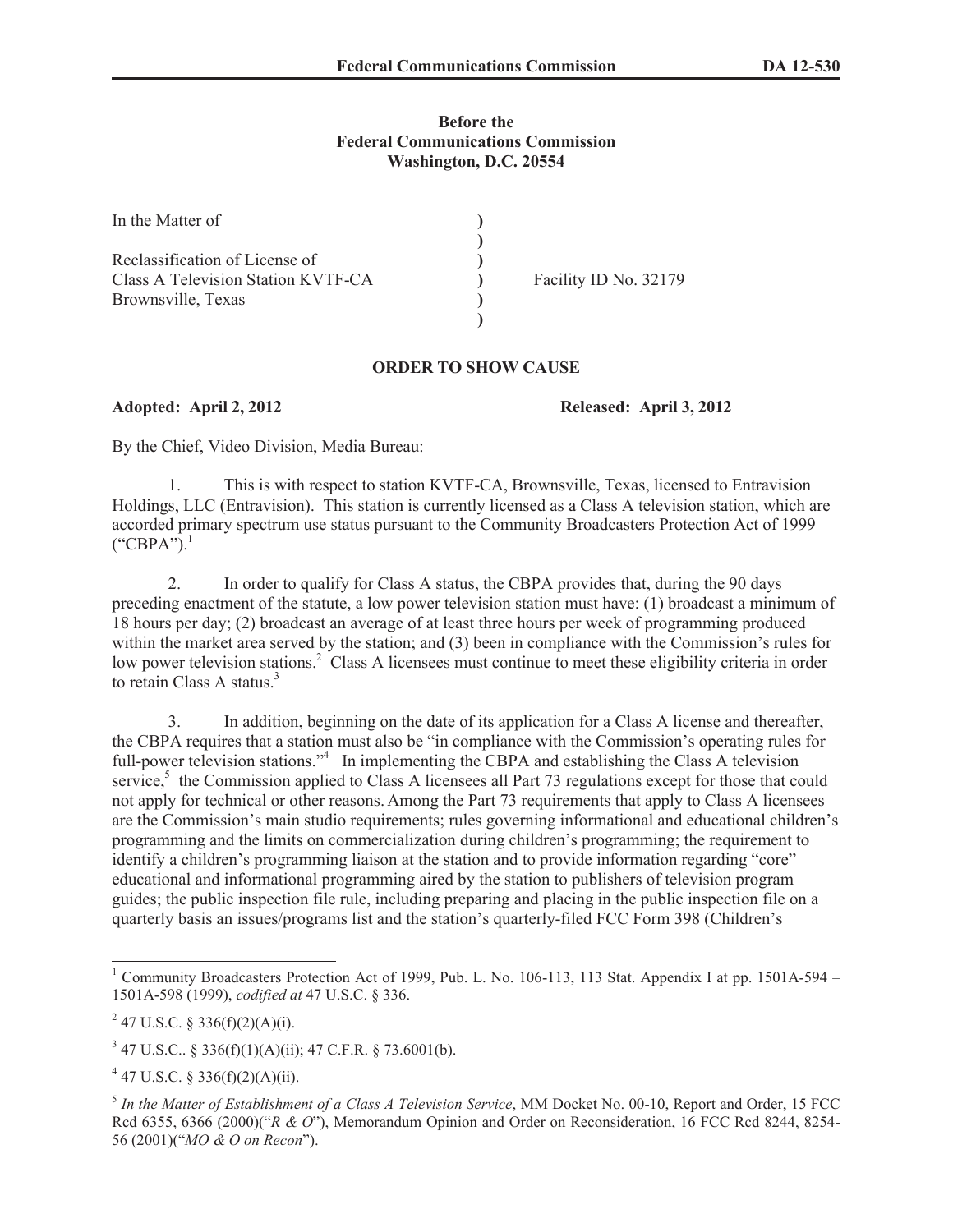Television Programming Report; the political programming rules; station identification requirements; and the Emergency Alert System (EAS) rules.<sup>6</sup>

4. Class A television licensees are also subject to the regulations regarding fines and penalties applicable to full power television stations, and are subject to loss of Class A status if they fail to meet these ongoing program service and operating requirements.<sup>7</sup> In addition, as the Commission explained in the *Class A Memorandum Opinion and Order on Reconsideration*:

Although Class A licensees will not be subject to loss of license for failure to continue to comply with the eligibility requirements in section  $(f)(2)(A)$  of the CPBA [including that they be in compliance with the Commission's rules for full-power stations after they file for a Class A license], they are subject to loss of Class A status if they fail to meet these ongoing obligations. . . . We [have] also adopted a rule stating that "Licensees unable to continue to meet the minimum operating requirements for Class A television stations . . . shall promptly notify the Commission in writing, and request a change in status [to low power].<sup>58</sup>

5. Section 316(a) of the Communications Act, as amended, permits the Commission to modify an authorization if such action is in the public interest.<sup>9</sup> Further, pursuant to Section 316(a), we are required to notify the affected station of the proposed action, as well as the public interest reasons for the action, and to afford the licensee at least 30 days to respond. This procedure is set forth in Section 1.87 of the Commission's Rules.<sup>10</sup>

6. Commission records show that station KVTF-CA went silent on June 22, 2010. In its request for special temporary authority (STA), Entravision represented that "[t]he analog signal of KVTF-CA is causing interference to the co-channel digital signal of KSFE-LP, McAllen, Texas" and needed to be taken silent "in order to resolve this interference," but that "[a]s soon as the interference problem can be resolved, KVTF-CA will be restored to broadcast service."<sup>11</sup> Entravision failed to mention in the STA that it was also the licensee of KSFE-LP, and that when it filed a displacement application for station KSFE-LP, it acknowledged that the proposed displacement operation did not comply with the Commission's interference requirements with respect to co-channel KVTF-CA, which as a Class A station is entitled to interference protection from KSFE-LP. Instead, Entravision requested a waiver of the interference requirements since "KSFE-LP and KVTF-CA are co-owned, and the licensee consents to the predicted received interference."<sup>12</sup> Even though it had not filed an application to modify its facilities to resolve the interference issue caused by station KSFE-LP, Entravision notified the Commission that KVTF-CA resumed operations on May 23, 2011, presumably to avoid automatic expiration of its license pursuant to Section  $312(g)$  of the Communications Act of 1934.<sup>13</sup> Entravision filed a second STA request

8 *Id.*

 $9$  47 U.S.C. § 316(a).

 $^{10}$  47 C.F.R.  $8$  1.87.

<sup>11</sup> File No. BLSTA-20100623AFW. KSFE-LP (now KFXV-LD) filed a license to cover the construction of its digital channel 20 facility in May 2010. File No. BLDTL-20100505AIY.

<sup>12</sup> File No. BDISDTL-20090513ACS

<sup>13</sup> 47 U.S.C. § 312(g). This section of the Act provides, in pertinent part, that "If a broadcasting station fails to transmit broadcast signals for any consecutive 12-month period, then the station license granted for the operation of that broadcast station expires at the end of the period, notwithstanding any provision, term, or condition of the license to the contrary . . .."

<sup>6</sup> *R & O*, 15 FCC Rcd at 6366.

<sup>7</sup> *MO & O on Recon*, 16 FCC Rcd at 8257.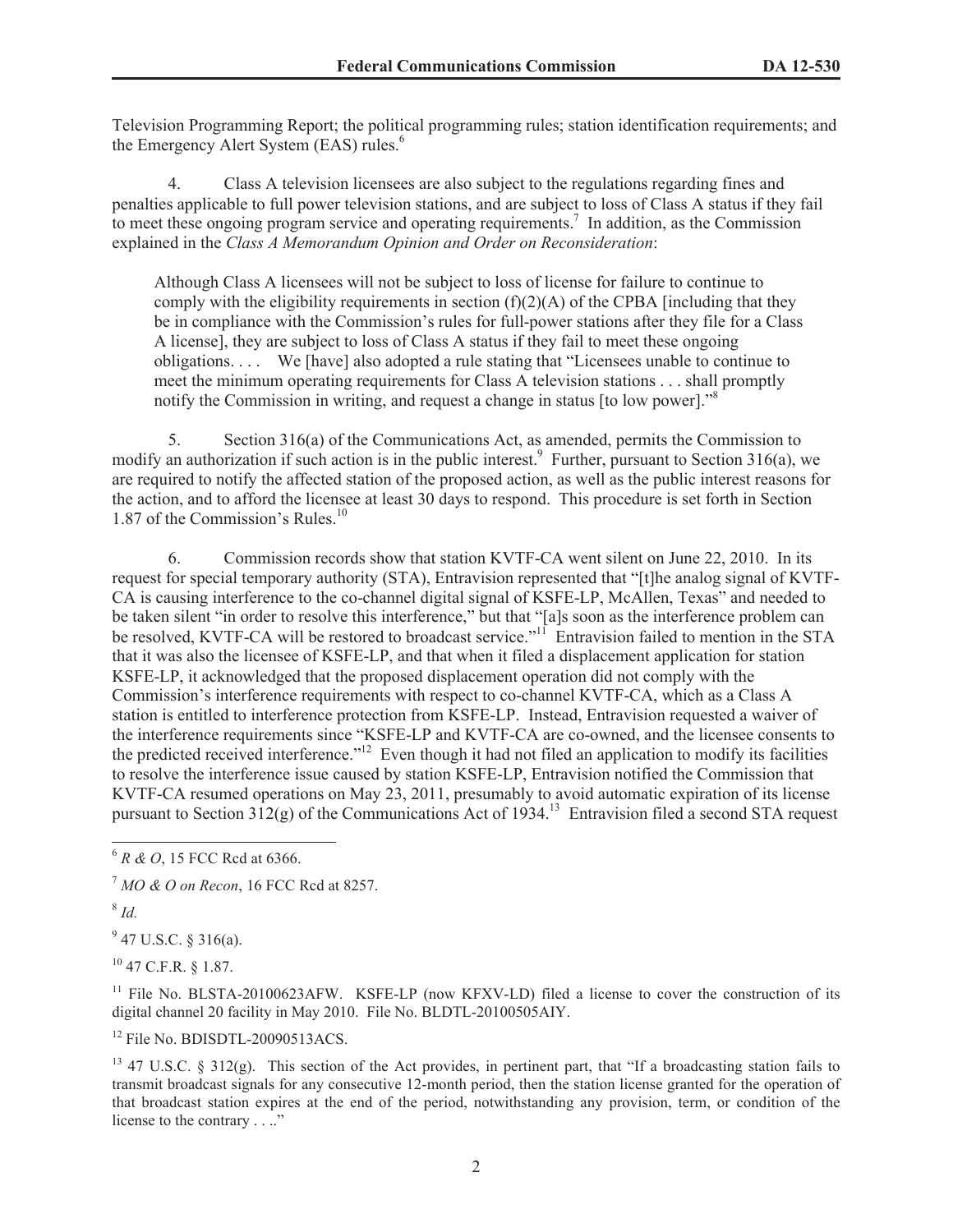on January 27, 2012, stating that the station had gone silent on June 15, 2011, repeating the justification set forth in its previous  $ST\overrightarrow{A}$  request.<sup>14</sup> Station KVTF-CA remains silent.

7. Class A television stations are required to broadcast a minimum of 18 hours per day and an average of at least three hours per week of programming produced within the market area served by the station. Station KVTF-CA has met this requirement for, at most, three weeks out of the last 22 months. We conclude that under these circumstances, Entravision should have notified the Commission of its inability to meet the ongoing Class A eligibility requirements and requested a change in station status from Class A to low power television station pursuant to Section 73.6001 of the Commission's Rules.<sup>15</sup> While the Commission has acknowledged that "in appropriately compelling circumstances" involving a temporary inability to comply," a licensee can apply for an STA to operate at variance with the CBPA's operational and programming requirements without affecting its Class A status,<sup>16</sup> the record now before us does not present such a case. Instead, it appears that Entravision made a business decision to cease operation of KVTF-CA, and the station has been off-the-air almost continuously since June 22, 2010.

8. IT IS THEREFORE ORDERED, That, Entravision Holdings LLC show cause why its authorization for Class A television station KVTF-CA, Brownsville, Texas should not be modified to specify the station as a low power television station.

9. Pursuant to Section 1.87 of the Commission's Rules, Entravision Holdings LLC may, no later than May 7, 2012, file a written statement why the above-captioned license should not be modified as proposed herein. The written statement, if any, must be mailed to Office of the Secretary, Federal Communications Commission, 445 12<sup>th</sup> Street, S.W., Washington, D.C. 20554, Attention: Barbara A. Kreisman, Chief, Video Division, Media Bureau. An electronic copy should also be sent to David Brown, Associate Chief, Video Division at the e-mail address listed below. Upon review of the statement and/or additional information, the Commission may grant the modification, deny the modification, or set the matter for hearing. If no written statement is filed by May 7, 2012, the licensee will be deemed to have consented to the modification of its license from Class A television status to low power television status, and the modification proposed in this *Order to Show Cause* will be deemed to serve the public interest.

10. IT IS FURTHER ORDERED, That a copy of this *Order to Show Cause* shall be sent by Certified Mail, Return Receipt Requested, to Entravision Holdings, LLC and to its counsel, as indicated below:

Entravision Holdings, LLC Suite 6000 West 2425 Olympic Boulevard Santa Monica, California 90404

Barry A. Friedman, Esq. Thompson Hine LLP Suite 800 1920 N Street, N.W. Washington, D.C. 20036

<sup>&</sup>lt;sup>14</sup> File No. BLSTA-20120127AEZ.

 $15$  47 C.F.R. § 73.6001(d).

<sup>16</sup> *M O & O on Recon*, 16 FCC Rcd at 8257, n.76.